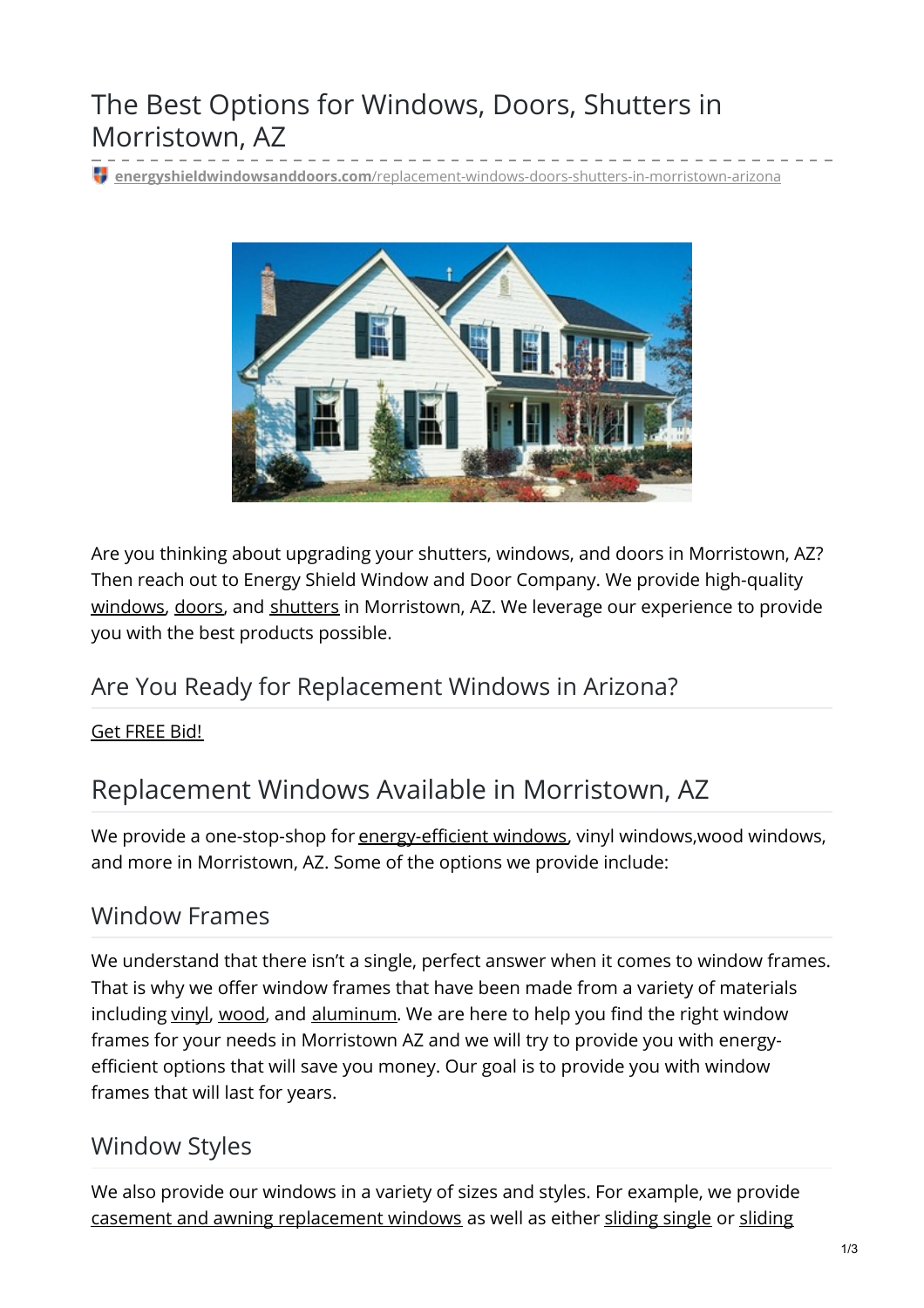double windows. We even provide [commercial](https://energyshieldwindowsanddoors.com/arizona-commercial-windows/) windows and bay [windows](https://energyshieldwindowsanddoors.com/bay-and-bow-windows/) to those who need them. Finally, we can even provide a customized [replacement](https://energyshieldwindowsanddoors.com/picture-window-and-custom-shapes/) window to meet your unique needs. We specialize in providing windows [straight](https://energyshieldwindowsanddoors.com/factory-direct-windows-doors-arizona/) from the factory, ensuring you get the best price possible.

## Morristown, AZ Replacement Door Services

In addition, we also provide a large selection of [replacement](https://energyshieldwindowsanddoors.com/door-replacement-arizona/) doors. We understand that there is never a second chance to make a first impression. That is why our entry doors are both stylish and affordable. We also provide metal [security](https://energyshieldwindowsanddoors.com/security-doors/) doors that provide your property with added security. We even provide pet [doors](https://energyshieldwindowsanddoors.com/pet-door-installer-in-arizona/) to ensure that your furry friends are able to come and go as they please. With [options](https://energyshieldwindowsanddoors.com/exterior-french-door-installation-arizona/) for a [patio](https://energyshieldwindowsanddoors.com/patio-doors-arizona/) door, French doors, and [sliding](https://energyshieldwindowsanddoors.com/vinyl-sliding-glass-doors/) glass doors, we can meet all of your needs.

## Plantation Shutters in Arizona

Finally, we also provide [plantation](https://energyshieldwindowsanddoors.com/plantation-shutter-installation-in-arizona/) shutters to those who are interested. These shutters provide a unique and stylish way for you to protect your home's privacy while also regulating light and insulation. We provide plantation shutters that are environmentally friendly while also providing a luxurious appearance. With added fire resistance and a specialized tilt-control system, we provide you with added control over your shutters. They even come with an **Energy Shield Lifetime [Warranty](https://energyshieldwindowsanddoors.com/0-financing-windows-doors-arizona/)**.

## Why Choose Energy Shield Window and Door Company in Arizona?

- We speak English and Spanish
- 0% Down and 0% [Interest](https://energyshieldwindowsanddoors.com/0-financing-windows-doors-arizona/) On Approved Credit
- Products **engineered specifically for the Arizona climate** with a design emphasis on Heat Reflection, Dust Control, and Noise Reduction.
- We provide installation, service, and warranty all our products
- [Factory-trained,](https://energyshieldwindowsanddoors.com/energy-shield-professional-certifications/) certified experts
- **Energy-efficient products** can help lower your energy bill
- Free quotes with zero pressure to buy

#### Get a FREE [Estimate](https://energyshieldwindowsanddoors.com/contact/) Today!

Contact The Energy Shield Window and Door Company for All Your Shutter, Door, and Window Needs.